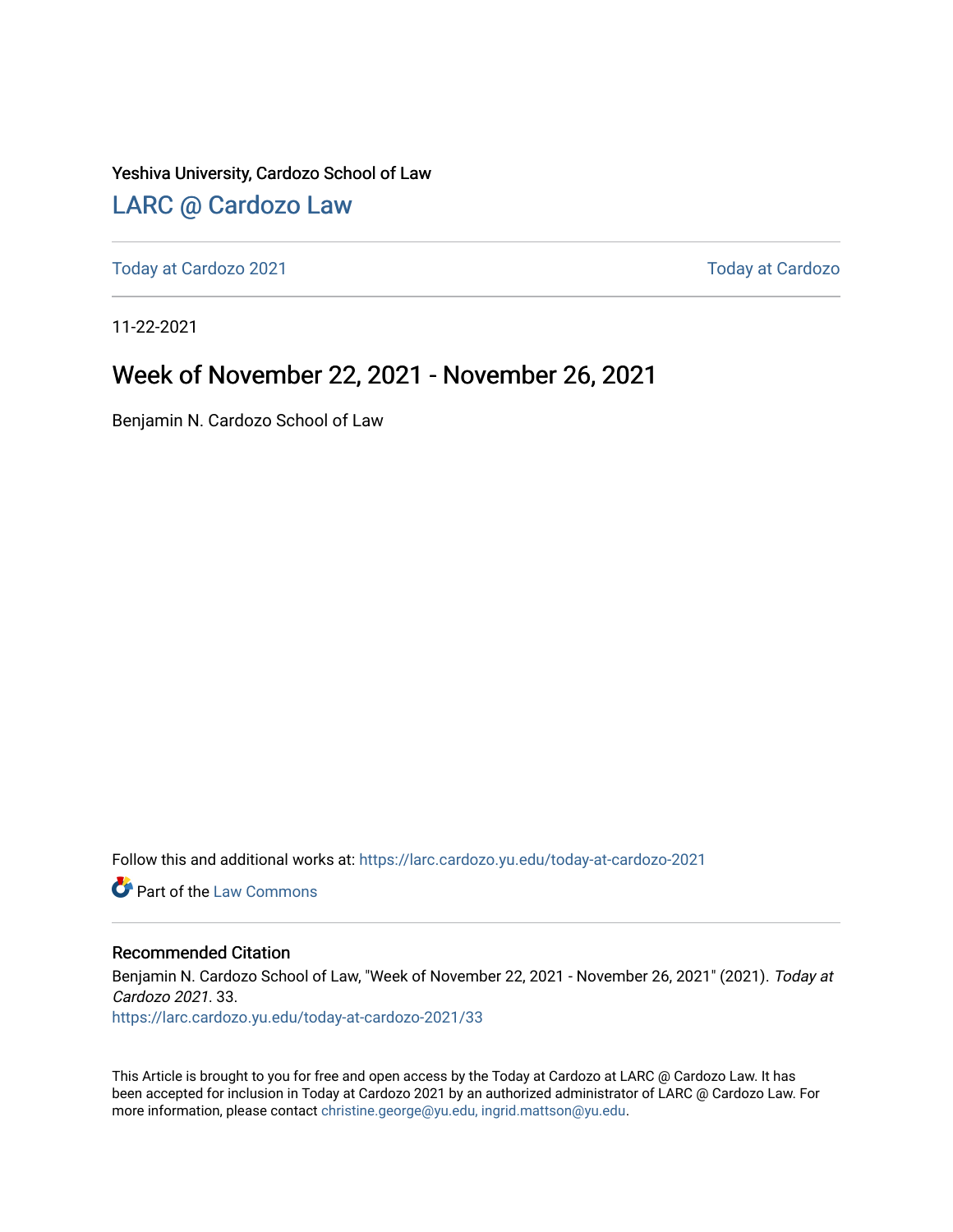

# **Today At Cardozo Monday, November 22, 2021**

JLSA INVITES YOU TO:

Celebrate Chanukah!

Stop by the Cardozo lobby for jelly donuts, dreidels, and gelt! We look forward to seeing you!

MONDAY, NOVEMBER 22nd

CARDOZO LOBBY, 9:00 AM - 2:00 PM

JLSA AND JGSI INVITE YOU TO:

 $\overline{\phantom{a}}$  , where  $\overline{\phantom{a}}$ 

Vodka and Latkes Chanukah Happy Hour!

Come celebrate the festival of lights with us! We will be serving delicious latkes.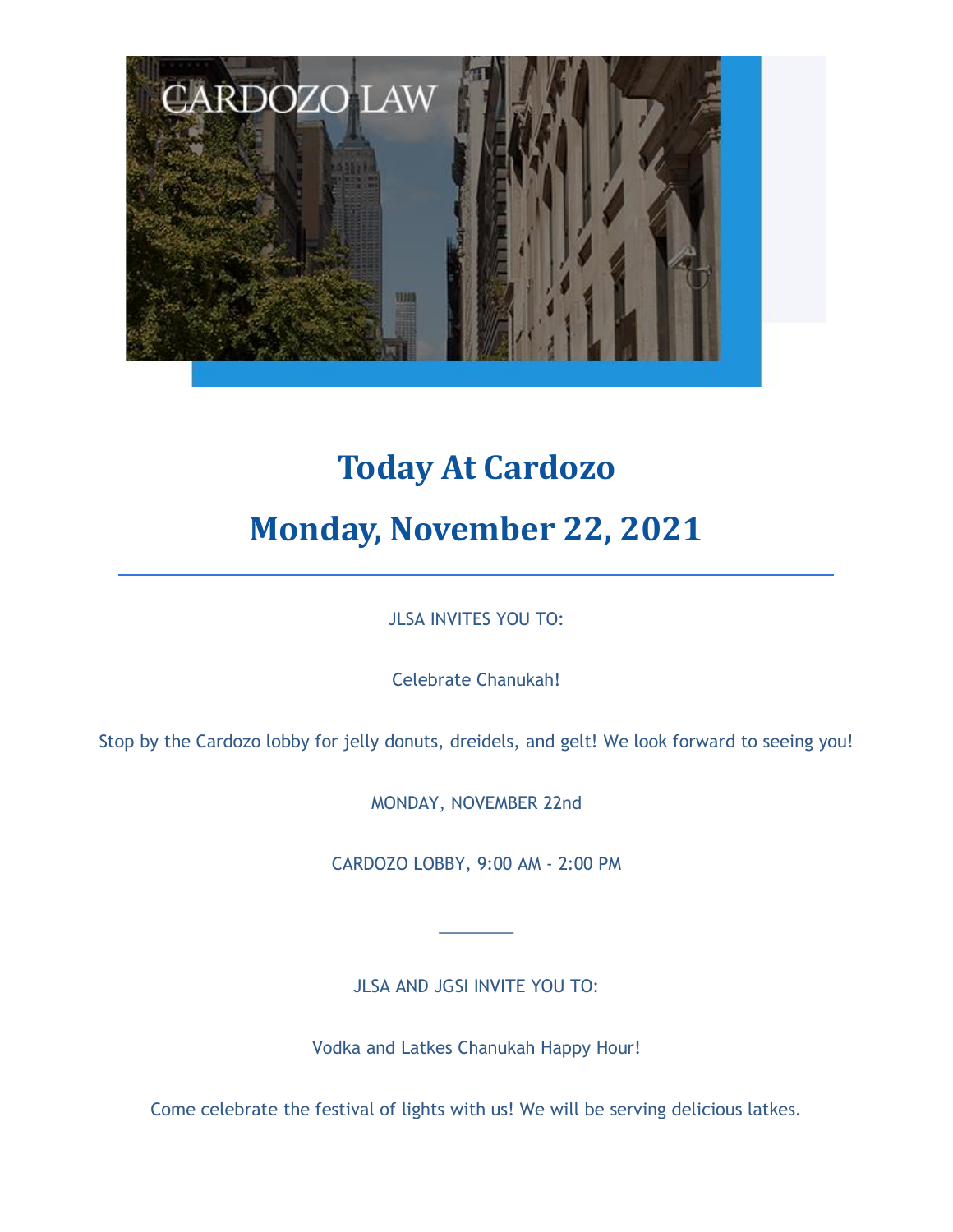265 West 37th Street 206, New York City, NY, 10018

APALSA will be hosting a Torts final review session on Monday, November 22, 2021 at 12PM in Room 205 and over Zoom (meeting details below). This review session will be a great opportunity to ask any lingering Torts questions as you prepare for the upcoming final. This event is open to any interested students, and we look forward to seeing you there! Food and drinks will be served. Submissions will be anonymous.

Summer Stipend Mandatory Meeting & PILC Fair 101

Session #3: Monday, November 22, 4:00 - 5:30 pm, Room 424/Zoom

Cardozo offers a stipend for students working in unpaid legal internships in public service during the summer. If you think you will need funding to work at a  $501(c)(3)$  nonprofit organization, government agency, or judicial chambers, or IF YOU ARE UNCERTAIN where you will intern next summer, you should attend one of these meetings, where you will learn about the stipend and the requirements to receive it. You do not have to have an internship lined up to attend the meeting and apply for the stipend. To be eligible for the stipend, attendance is required at one of the three times this meeting is being held, and there are no exceptions. Each meeting will be held in a hybrid format, so you can either attend in person at the room indicated, or login remotely. If you plan to login remotely, please note that you will be required to have your screen on, so you should plan to be in a space that will permit you to do so. Attendance will be taken at the end of the mandatory part of the program.

Even if you participated in Cardozo's Public Service Summer Stipend in Summer 2021, you are still required to attend this meeting to be eligible to receive the stipend in Summer 2022.

The PILC 101 part of the program will help you learn how to register and navigate the PILC Fair website, to maximize your opportunity for securing interviews for public service summer internships and post-grad jobs.

#### LALSA'S 2ND GBM

Last **LALSA GBM** of the year! Join LALSA on **Monday the 22nd at 3:30pm in Room 304** for a debrief of the semester. We will go over the highlights of the outlining, internship and alumni events for those that weren't able to attend and give you all a sneak peak of our events next semester.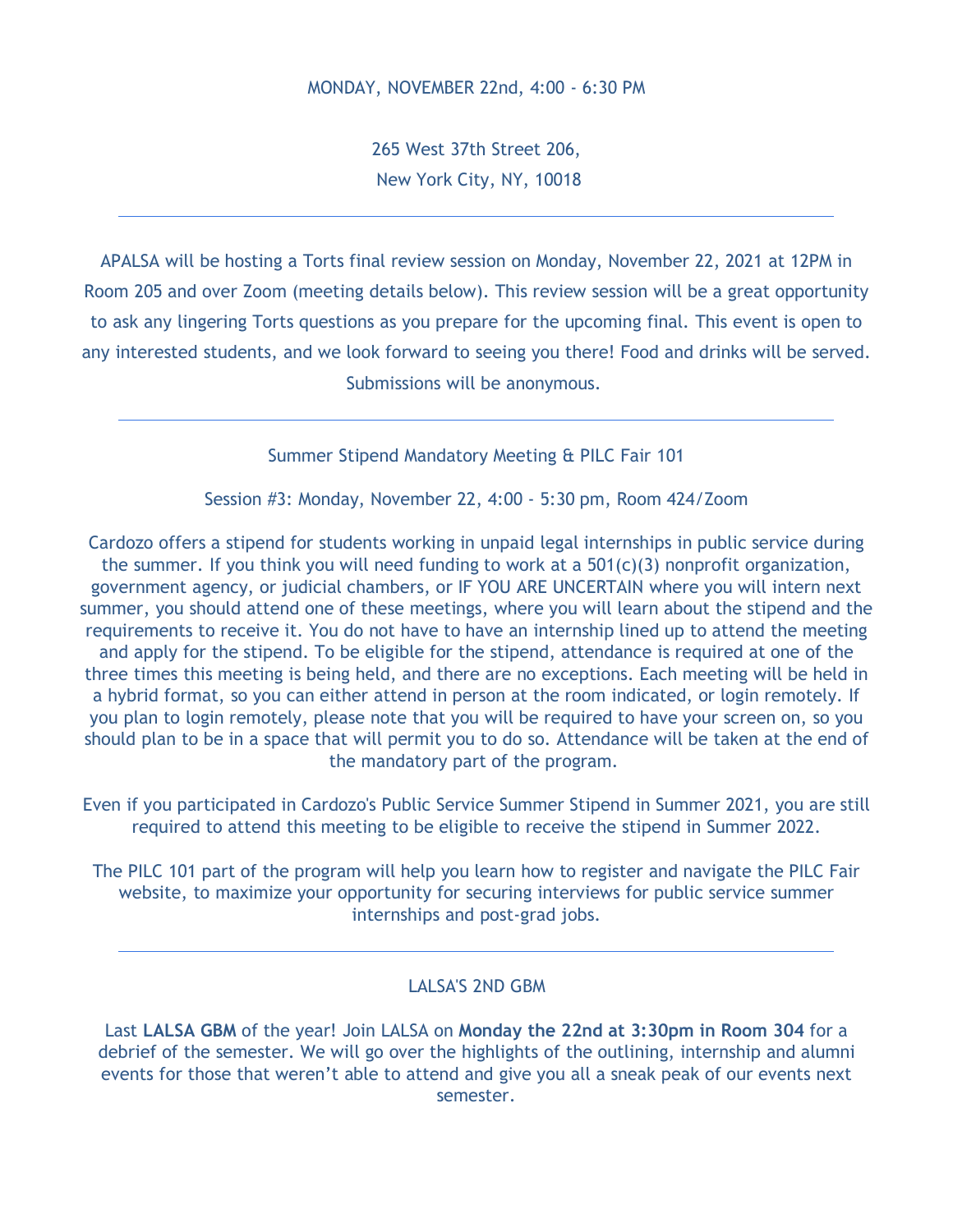#### LALSA'S FALL GATHERING

Join Cardozo **LALSA Monday November 22nd** for our last event of the semester in **Room 304 at 4pm**. We will be celebrating the hard work of all the students and provide tips on how to prepare for finals season. Mentors and mentees, this is also a great chance for you all to meet up! Dinner and drinks will be served.

### **Upcoming Events and Announcements**

There were no events requested at this time.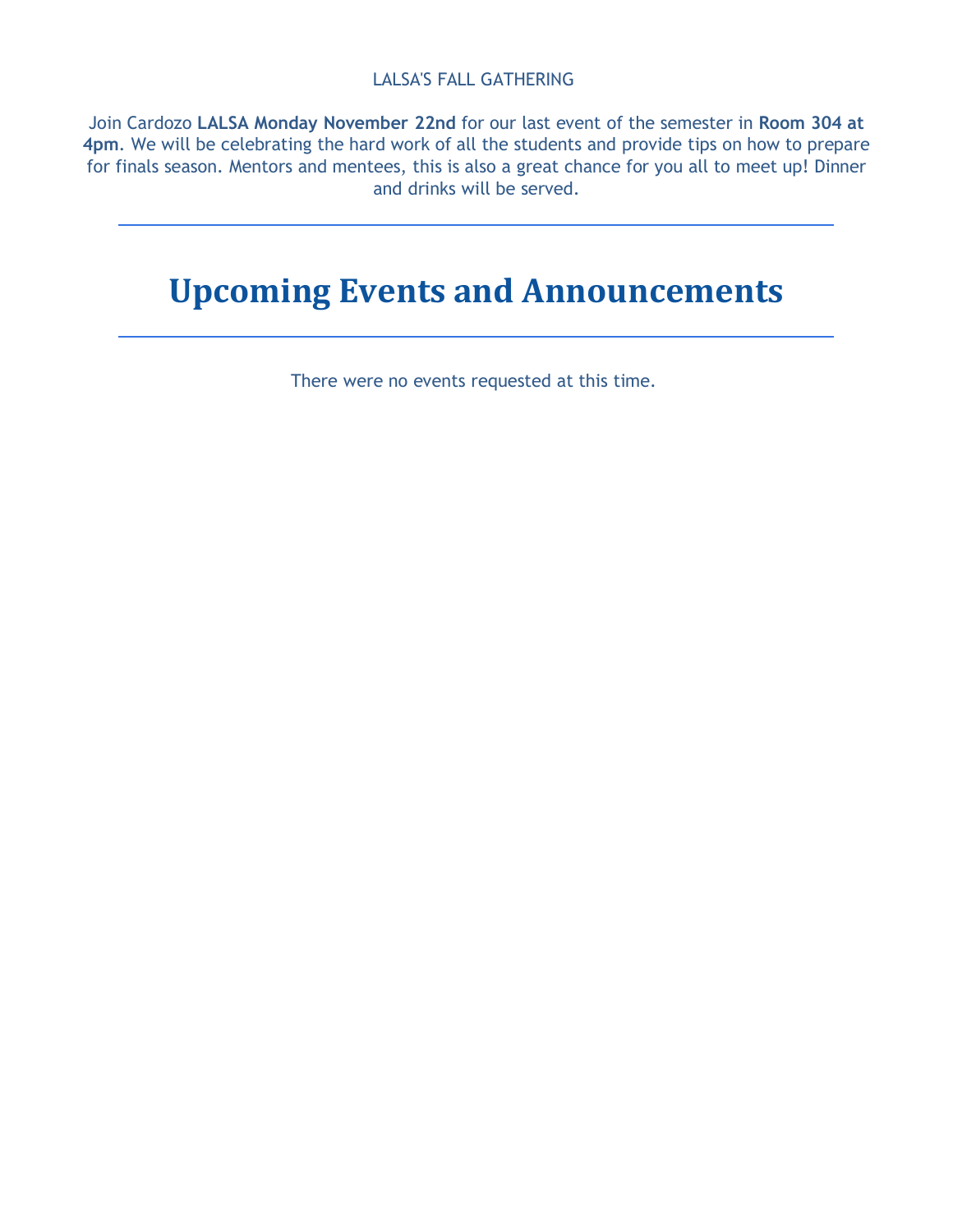

## **Today At Cardozo Tuesday, November 23, 2021**

There were no events requested at this time.

## **Upcoming Events and Announcements**

There were no events requested at this time.